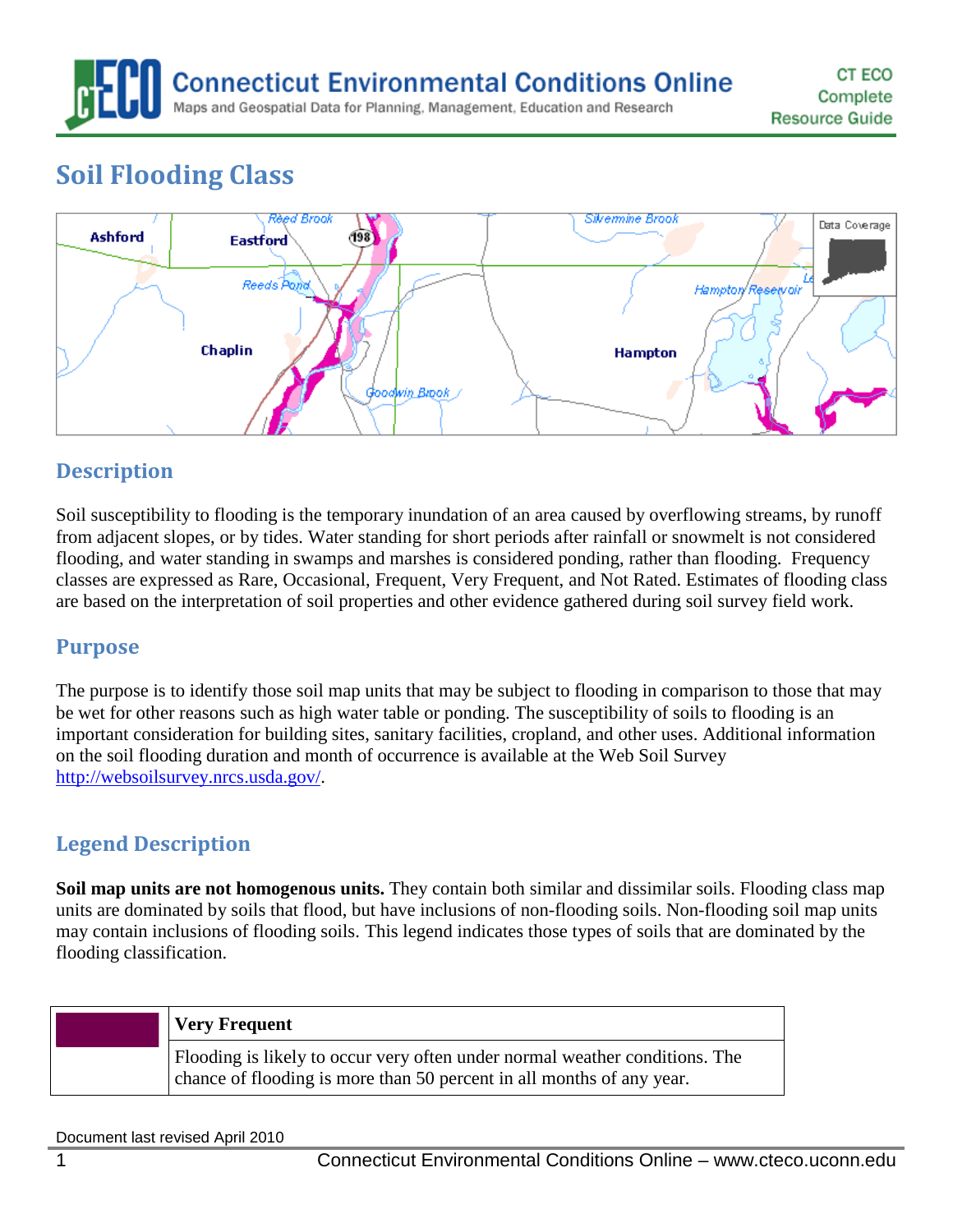|  | <b>Frequent</b>                                                                                                                                                                                                                                          |
|--|----------------------------------------------------------------------------------------------------------------------------------------------------------------------------------------------------------------------------------------------------------|
|  | Flooding is likely to occur often under normal weather conditions. The chance<br>of flooding is more than 50 percent in any year but is less than 50 percent in all<br>months in any year.                                                               |
|  | <b>Occasional</b>                                                                                                                                                                                                                                        |
|  | Flooding occurs infrequently under normal weather conditions. The chance of<br>flooding is 5 to 50 percent in any year or 5 to 50 times in 100 years.                                                                                                    |
|  | Rare                                                                                                                                                                                                                                                     |
|  | Flooding is unlikely but possible under unusual weather conditions. The chance<br>of flooding is 1 to 5 percent in any year or nearly 1 to 5 times in 100 years.                                                                                         |
|  | <b>Not Rated</b>                                                                                                                                                                                                                                         |
|  | Soils having characteristics that show extreme variability from one location to<br>another. Often these areas are urban land complexes or miscellaneous areas. An<br>on-site investigation is required to determine soil conditions present at the site. |

#### **Use Limitations**

*This data set is not designed for use as a primary regulatory tool in permitting or siting decisions, but may be used as a reference source.* This is public information and may be interpreted by organizations, agencies, units of government, or others based on needs; however, they are responsible for the appropriate application. Federal, State, or local regulatory bodies are not to reassign to the Natural Resources Conservation Service any authority for the decisions that they make. The Natural Resources Conservation Service will not perform any evaluations of these maps for purposes related solely to State or local regulatory programs.

#### **Related Information**

Soil survey interpretations are predictions of soil characteristics for specified land management practices. Below are descriptions of soil survey interpretations available through CT ECO.

[Farmland Soils](http://www.cteco.uconn.edu/guides/resource/CT_ECO_Resource_Guide_Soils_Farmland.pdf) - CT ECO Complete Resource Guide [Inland Wetland Soils](http://www.cteco.uconn.edu/guides/resource/CT_ECO_Resource_Guide_Soils_Inland_Wetland.pdf) - CT ECO Complete Resource Guide [Soil Drainage Class](http://www.cteco.uconn.edu/guides/resource/CT_ECO_Resource_Guide_Soils_Drainage.pdf) - CT ECO Complete Resource Guide [Soil Potential Ratings for Subsurface Sewage Disposal Systems](http://www.cteco.uconn.edu/guides/resource/CT_ECO_Resource_Guide_Soils_Potential_SSDS.pdf) - CT ECO Complete Resource Guide [Soil Parent Materials](http://www.cteco.uconn.edu/guides/resource/CT_ECO_Resource_Guide_Soils_Parent_Material.pdf) - CT ECO Complete Resource Guide

#### **Data Collection Date**

The original data was collected from published surveys from 1962 to 1981, field mapping from 1985 through 2001 and additional attribute documentation to 3/23/2007.